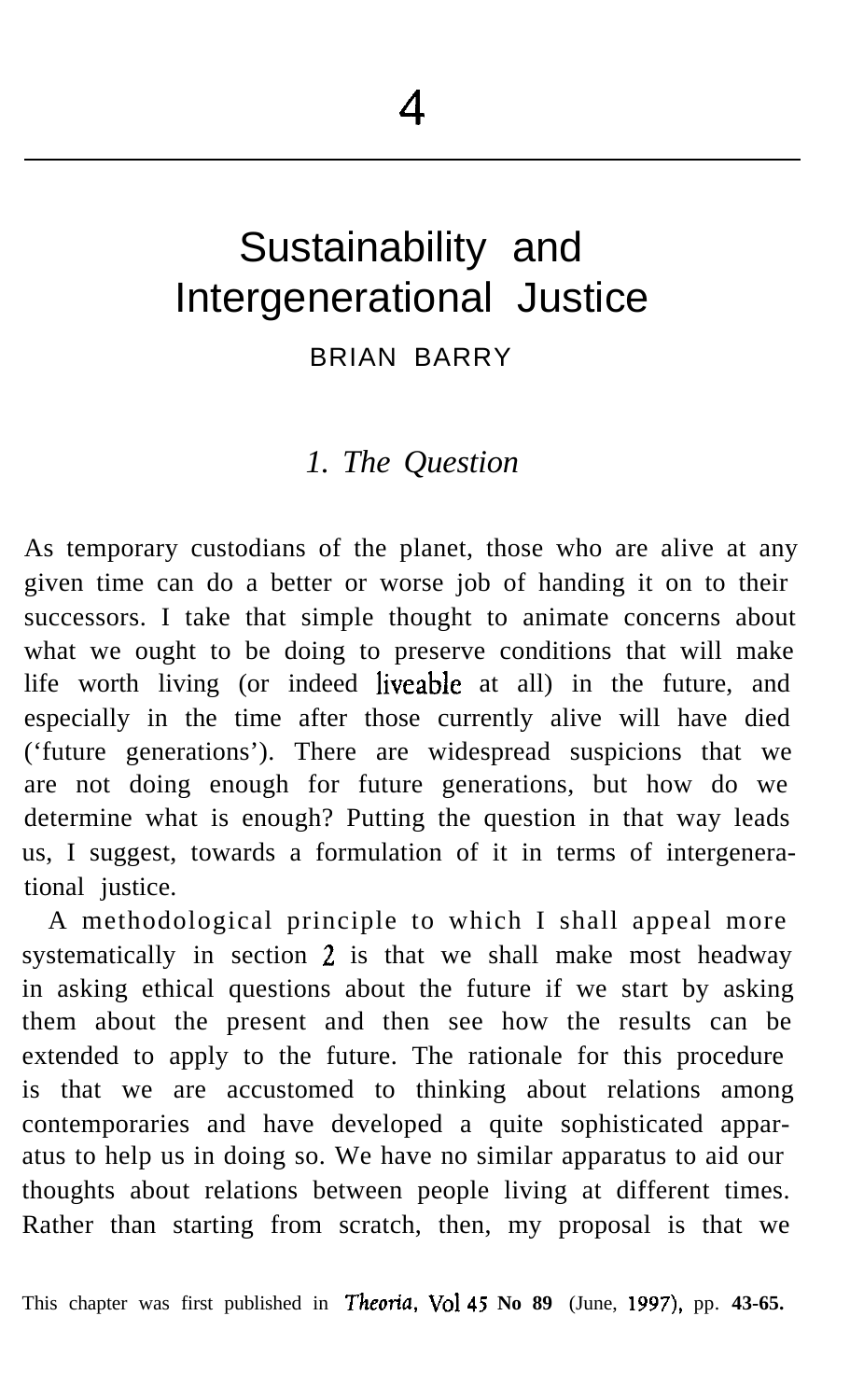should move from the familiar to the unfamiliar, making whatever adaptations seem necessary along the way.

If we follow this precept, and start from relations among contemporaries, we shall immediately run into a contrast that virtually all moral systems draw, though they derive it differently and use different vocabularies, between what it would be desirable (virtuous, benevolent, supererogatory) to do for others and what it would be wrong not to do for them. We may be said to have a duty or an obligation to do things that it is wrong to do, though this entails taking the words outside their natural homes in, respectively, institutionally generated roles and constraints imposed within rule-governed activities (e.g. legal obligations or promissory obligations).

Another family of terms that fits in somewhere here is the one made up of 'just', 'unjust', 'justice', and 'injustice'. A broad conception would make 'unjust' roughly equivalent to 'wrong' or 'morally impermissible'. John Stuart Mill proposed a broad use in chapter  $5$  of Utilitarianism,<sup>1</sup> and I have myself employed a similarly broad conception of justice in a recent book.' However, we would not in normal usage describe murder or assault as unjust, even though they are paradigmatically wrong. Rather, we reserve terms from the 'justice' family for cases in which some distributive consideration comes into play For the present purpose, it will make little difference whether we choose the broader or the narrower conception of justice. This is because the questions about intergenerational justice that are liable to create distinctive moral problems are very likely to be issues of justice in the narrow sense: cases where there is (or is believed to be) an intergenerational conflict of interest. Thus, suppose we could provide a benefit or avoid a loss to people in the future at some cost to ourselves, are we morally required to do it? This inter-temporal distributive question falls within the scope of justice in the narrow sense. It is quite true that we can also damage people in the future without benefiting ourselves. But such actions will normally be wrong in relation to contemporaries or at the very least recklessly imprudent. Thus, if the people living at a certain time devastate a large part of the world by fighting a nuclear war, that will obviously be bad for

later generations (assuming that human life is not entirely wiped out). But its inflicting immense evils on subsequent people is of a piece, as it were, with its devastating effect on those alive at the time.

I qualified my equation of injustice and wrongness in the broad sense by saying only that they are roughly equivalent. I had in mind two ways in which we can behave wrongly but not unjustly First, I take it to be uncontroversial that we can act wrongly in relation to non-human animals. It is, of course, controversial whether or not certain practices such as using them in medical experiments or raising them for food are wrong. But scarcely anybody would deny that some acts (e.g. torturing them for fun) are wrong. We can, I think, stretch 'duty' and 'obligation' further beyond their core applications to enable us to talk about duties or obligations to non-human animals. (Even here, though, the core applications exert a pull: we are especially liable to use the vocabulary of duty where a role-related responsibility is at issue.) In contrast, it does not seem to me that the concept of justice can be deployed intelligibly outside the context of relations between human beings. The reason for this is, I suggest, that justice and injustice can be predicated only of relations among creatures who are regarded as moral equals in the sense that they weigh equally in the moral scales.

The second way in which wrongness and injustice come apart is that it is possible to behave wrongly even where the interests of sentient beings are not involved. Here, it is controversial that there are really any cases in which we can treat 'nature' wrongly unless the interests of sentient beings are somehow affected. I shall defend the claim below (section 5) though I shall there argue that the common move of appealing to the 'independent value of nature' is a mistaken one. For the present purpose, however, I can bracket the validity of the claim. Let me simply say that if it is in some circumstances wrong to behave in a certain way in relation to 'nature', there is no entity that can properly be described as a victim of injustice.<sup>3</sup> I also believe, incidentally, that talking about duties or obligations to 'nature' is misguided. My reason for holding this will, I hope, become apparent when I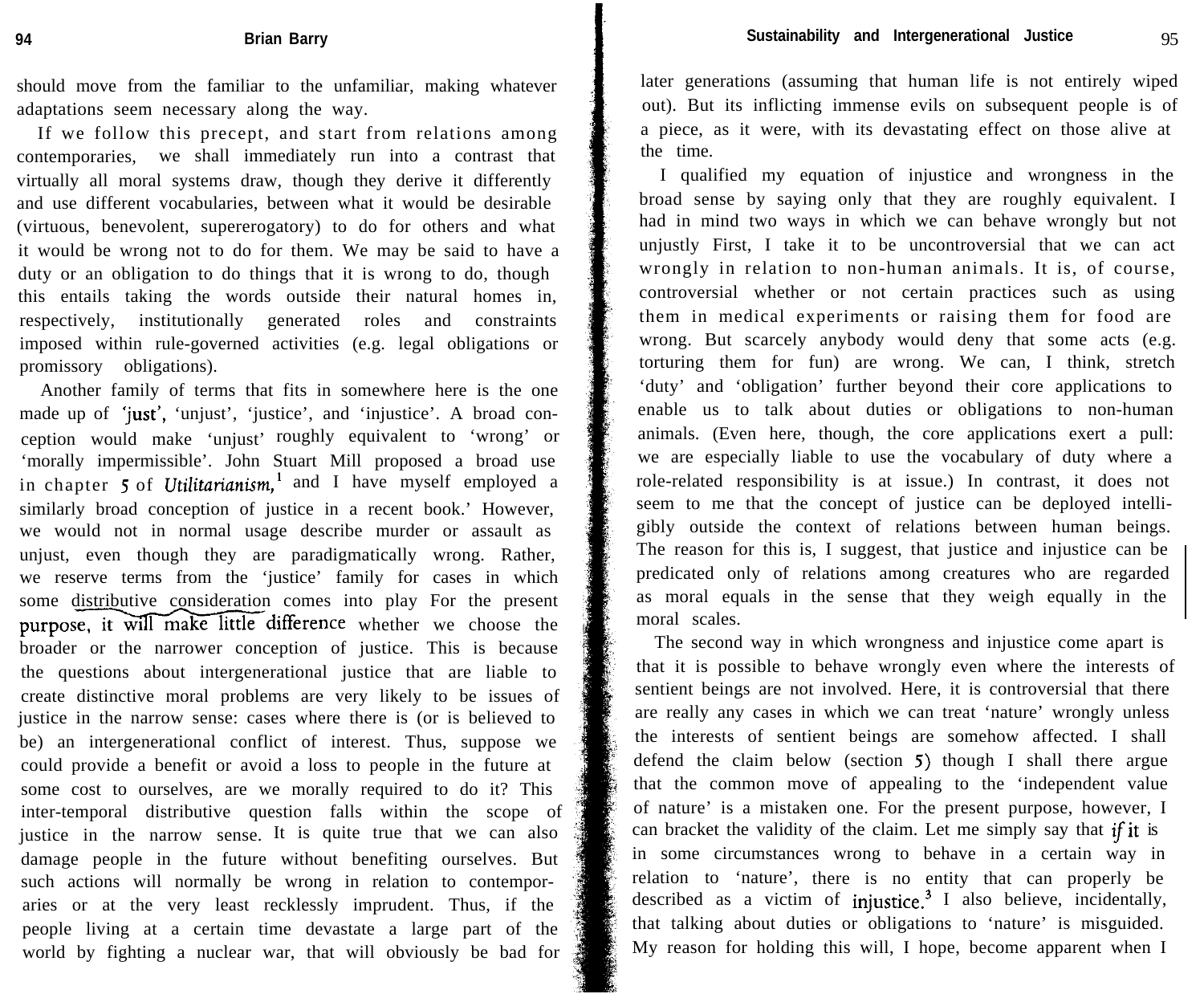explain the sense in which I think we can behave wrongly in relation to 'nature'.

To sum up the discussion this far, behaving unjustly to future generations is wrong but (even in the broad conception of justice) it is not the only thing that those currently alive can do in relation to the distant future that is wrong. Injustice is, however, such a manifestly important aspect of wrongness that it is well worth the amount of attention it gets from political philosophers. Further, if we define 'distributive justice' to correspond to the narrow conception of justice, which focuses on conflicts of interest, we may say that questions about intergenerational justice are characteristically questions about intergenerational distributive justice.

With that by way of preamble, I can now set out very quickly what I see as the question to be asked about the ethical status of I of intergenerational distributive justice? sustainability. This is as follows: Is sustainability (however we understand the term) either a necessary or a sufficient condition

## 2. Distributive Justice

In accordance with the methodological maxim that I laid down at the beginning, I shall approach the question of the demands of intergenerational justice via the question of the demands of distributive justice among contemporaries. The premiss from which I start is one of the fundamental equality of human beings. (It is precisely because this premiss does not make moral standing depend on the time at which people live that principles of justice valid for contemporaries are *prima facie* valid for intergenerational justice too.) Fundamental equality is, as John Stuart Mill said, 'the first principle of morals'. 'Bentham's dictum, "everybody to count for one, nobody for more than one"' is, as he noted, a specific application of it to the utilitarian calculus, telling us that pains and pleasures of equal intensity are to be given the same value in the calculus, regardless of the identity of the person to whom they belong.<sup>4</sup> An application that is not tied to utilitarianism is that different treatments of different people must be justified by

adducing some morally relevant ground for different treatment. This is, of course, not saying a great deal until we know what are to count as morally relevant reasons. But even if we simply say that they are grounds which we ought reasonably to expect the person affected to accept freely, we shall rule out many historically prominent forms of domination and systematic inequality of rights, which have rested on nothing but the power of the beneficiaries to impose them.'

I do not know of any way of providing a justification for the premiss of fundamental equality: its status is that of an axiom. I will point out, however, that it is very widely accepted, at least in theory, and attempts to provide a rationale for unequal treatment at least pay lip service to the obligation to square it with the premiss of fundamental equality. Moreover, it seems to me that there is a good reason for this in that it is very hard to imagine any remotely plausible basis for rejecting the premiss. In any case, it is presupposed in what follows.

In brief compass, then, I shall propose four principles which are, I claim, theorems of the premiss of fundamental equality These are as follows:

1. Equal rights. Prima facie, civil and political rights must be equal. Exceptions can be justified only if they would receive the well-informed assent of those who would be allocated diminished rights compared with others.

2. Responsibility. A legitimate origin of different outcomes for different people is that they have made different voluntary choices. (However, this principle comes into operation fully only against a background of a just system of rights, resources and opportunities.) The obverse of the principle is that bad outcomes for which somebody is not responsible provide a prima-facie case for compensation.

3. Vital interests. There are certain objective requirements for human beings to be able to live healthy lives, raise families, work at full capacity, and take a part in social and political life. Justice requires that a higher priority should be given to ensuring that all human beings have the means to satisfy these vital interest than to satisfying other desires.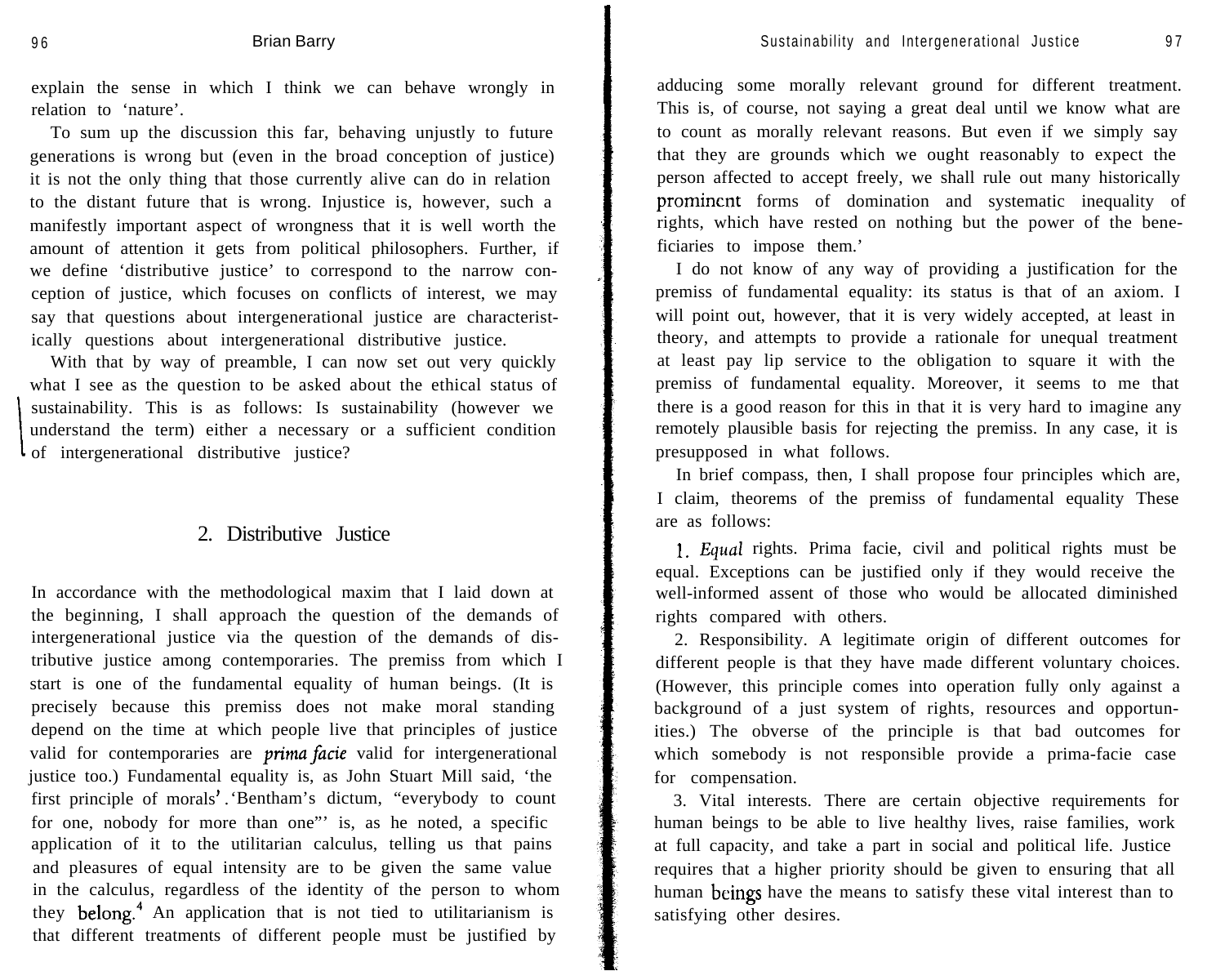#### 98 Brian Barry

4. Mutual advantage. A secondary principle of justice is that, if everyone stands ex ante to gain from a departure from a state of affairs produced by the implementation of the above three principles, it is compatible with justice to make the change. (However, it is not unjust not to.)

What implications do these principles of justice have for justice between generations? Let me take them in turn.

1. Equal rights. I cannot see that this principle has any direct intergenerational application, For it would seem to me absurd to say, e.g. that it is unfair for a woman to have more rights in Britain now than a century ago, or unfair that a woman had fewer rights then. Surely, the principle of equal rights applies to contemporaries and only to contemporaries. However, the present generation may be able to affect the likelihood that there will be equal rights in the future. Thus, it seems to be a robust generalization that rights suffer at times when large challenges to a system demand rapid and co-ordinated responses. (To offer a relatively modest example, I would guess that all individual university teachers and departments have lost autonomy in the last twenty (years.) The more environmental stress we leave our successors to cope with, therefore, the poorer prospects for equal rights.

2. Responsibility. This principle will clearly apply among people who are contemporaries in the future, as it does among people who are contemporaries today, to justify inequalities of outcome that arise from choice. But what place, if any, does it have in relations between different generations? People in the future can scarcely be held responsible for the physical conditions they inherit, so it would seem that it is unjust if people in future are worse off in this respect than we are. (This, of course, leaves open the question of what is the relevant criterion of being well off, and I shall take that up in the next section.) What future people may be held responsible for, however, is how many of them there are at any given time.

Clearly, if we take the view that the principle of responsibility applies to population size, it will have highly significant implications for the requirements of intergenerational justice. I shall pursue this further in section 4.

3. Vital interests. The fundamental idea that location in space and time do not in themselves affect legitimate claims has the immediate implication that the vital interests of people in the future have the same priority as the vital interests of people in the present. I shall take up the implications of this in section 4.

*4. Mutual advantage.* In theory, it would be possible for the principle of mutual advantage to have cross-generational implications. That is to say, it could be that there are intertemporally Paretian improvements to be made in comparison with a baseline constituted by the outcomes of the other principles working together. However, I think it quite implausible that there are. The scope of the principle in relation to the distant future is particularly limited because it is explicitly stated in terms of preferences, and the further into the future we look the less confidence we can have about the preferences that people will have.

An objection commonly made against a universalist theory of justice such as this one is that it does not provide an adequate account of motivation to conform to its demands. It is certainly true that it leaves a gap in a way that 'communitarian' accounts do not. Consider, for example, Avner de-Shalit's book *Why Posterity Matters*<sup>6</sup> It seems to me that his account closes the gap only too successfully For in essence what he is saying is that concern for people in the future is something we naturally have, to the extent that we see them as carrying on with projects that are dear to us, because that gives depth and meaning to our own lives. This is doubtless true to some degree, though it would seem more for some than for others, but (except to the extent that it can generate intragenerational obligations arising from the 'principle of fair play') it does not tell people that they have to do what they are not inclined to do anyway Moreover, because it is a cross-generational form of communitarianism, it cannot offer any reason for people in rich countries to cut back so as to improve the prospects of future people in other communities. Yet that is, as it seems to me, the most important thing for a conception of intergenerational justice to deliver.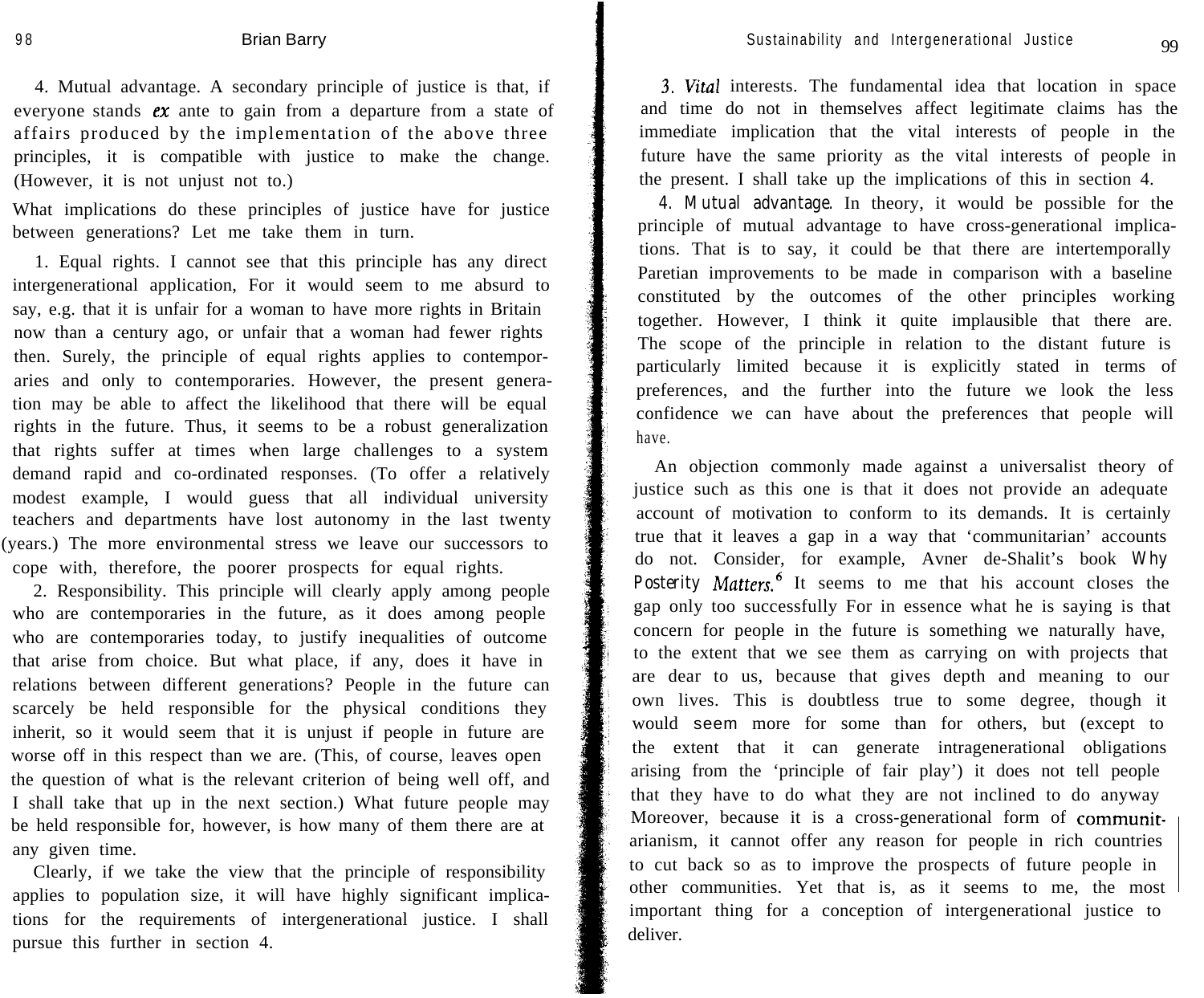### **100 Brian Barry**

In almost all the world, there is discrimination against women: they have fewer legal rights than men, are poorly protected by the law, and even more by its administration, against domestic violence, they have restricted educational and occupational opportunities, and so on. In most countries there are (de facto or de jure) different grades of membership based on race, ethnicity, language, religion, or some other characteristic. Such practices have powerful beneficiaries and it might be said (and is by so-called communitarian political philosophers) that it is 'no use' applying universalistic criteria of justice and pointing out that according to these criteria practices such as these are unjust. The only 'useful' criticism is 'connected' criticism, which deploys already accepted ideas. But this means that criticism cannot get a foothold so long as those who discriminate on the basis of gender or ethnicity have an internally coherent rationale. Meanwhile, it remains none the less true that such practices are unjust. And even if that thought does not have any motivating effect on those within a country who are in a position to change things, it may motivate people outside to organize boycotts and lead international organizations to exclude such countries from the benefits of international trade and aid.

I believe that the core idea of universalism-that place and time do not provide a morally relevant basis on which to differentiate the weight to be given to the interests of different people-has an immense rational appeal. Its corollaries-the illegitimacy of slavery and the impermissibility of assigning women an inferior legal status, for example-have been acted on for the past two centuries in a significant part of the world, despite strongly entrenched interests and beliefs in opposition to , them. In the past fifty years, concern for people who are distant in place and time has grown in a quite unprecedented way. The great question for the future is whether or not that concern will grow sufficiently to induce action of the kind called for by the demands of justice. But I can see no reason for supposing that those demands should be scaled back to match pessimistic predictions about the way in which that question will be answered, even if we believe pessimism to be a reasonable response to the evidence so far.

## 3. Sustainability

Many people who have thought seriously about the matter have reached the conclusion that the concept of sustainability is inherently incapable of carrying the burden it would have to bear if it were to constitute a basic building block in a theory of intergenerational justice. With due diffidence, as a non-expert, I should like to make two observations on the literature that I have read. I first note a tendency to elide an important distinction. I have in mind here on the one hand the problem of producing a definition of sustainability that is coherent and comprehensible, and on the other hand the problem of drawing out concrete policy implications from any such definition. It seems to me that the problem of application is undeniably enormous, but that this should not be allowed too readily to impugn the possibility of achieving a definition of the concept.

The other point that occurs to me about the pessimists is their propensity to cite disagreement about the concept of sustainability as a basis for dismissing it. But we need not despair so long as the disagreements reflect substantive differences of viewpoint. Thus, let us suppose that concern about sustainability takes its origins from the suspicion that I articulated at the beginning: the suspicion that we are shortchanging our successors. If we then take this to mean that we should not act in such a way as to leave them with less of what matters than we enjoy, and call that sustainability, it is clear that the content of sustainability will depend crucially on what we think matters. For example, one writer may assume that what matters is utility, understood as want-satisfaction. (Such a writer is unlikely to be anything other than an economist, but economists loom quite large in the literature of sustainability.) Others will disagree and propose some alternative. There is nothing either mysterious or discreditable about this. It is, in fact, exactly what we should expect.

The core concept of sustainability is, I suggest, that there is some X whose value should be maintained, in as far as it lies within our power to do so, into the indefinite future. This leaves it open for dispute what the content of X should be. I have already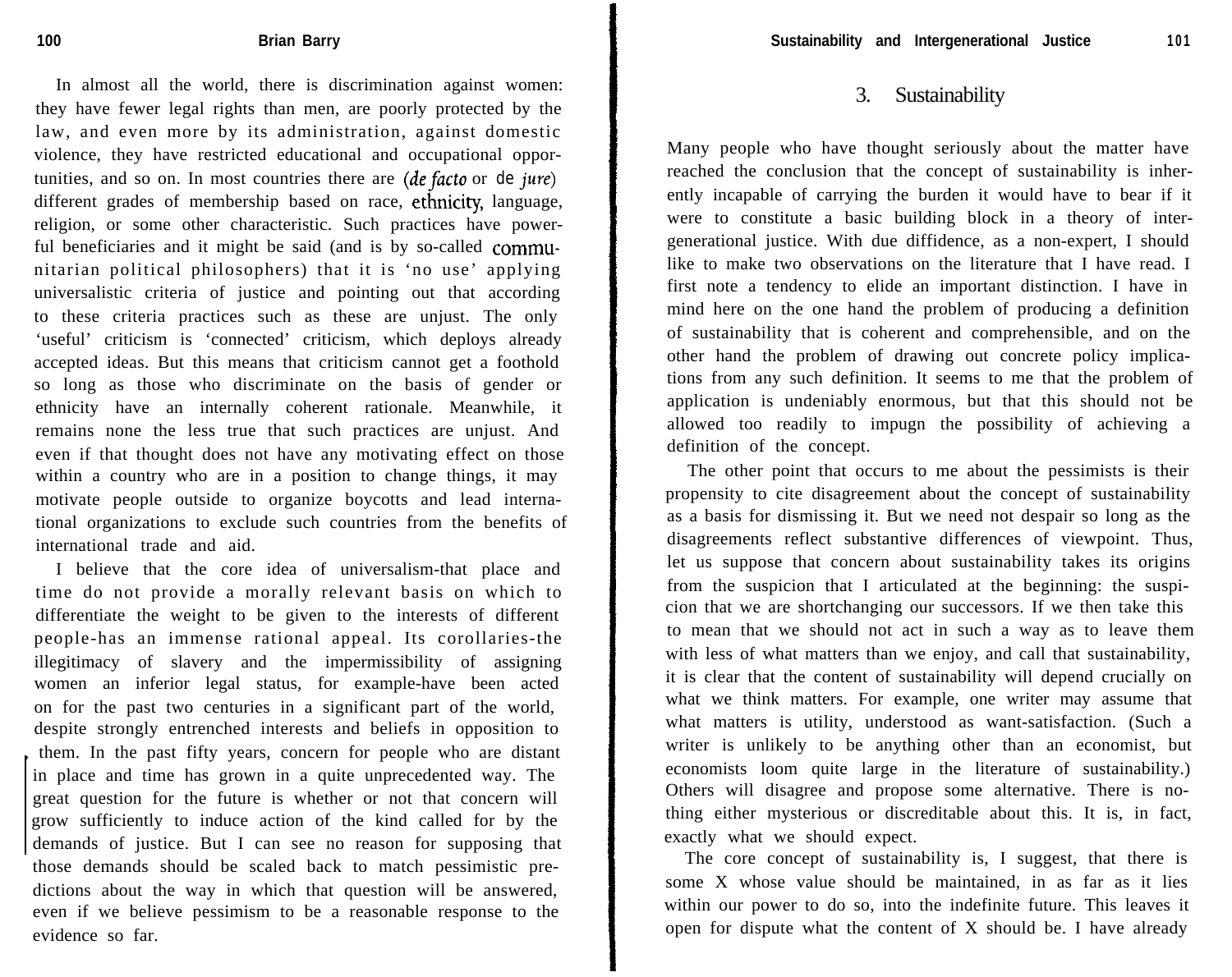mentioned one candidate: utility, understood (as is orthodox in economics) as the satisfaction of wants or, as they are usually called, preferences. The obvious objection to this criterion is that wants are (quite reasonably) dependent on what is, or is expected to be, available. Perhaps people in the future might learn to find satisfaction in totally artificial landscapes, walking on the astroturf amid the plastic trees while the electronic birds sing overhead. But we cannot but believe that something horrible would have \ happened to human beings if they did not miss real grass, trees, and birds.

The want-satisfaction criterion does not enable us to explain what would be wrong with such a world. This sheds light on the oft-noted tendency of economists to be disproportionately located at the 'brown' end of the spectrum on environmental issues. For economists are also, as I have already noted, the most significant adherents of the want-satisfaction criterion. Combine that criterion with a faith in the adaptability of human preferences and you have a formula that can easily generate optimism about the future. For it will seem plausible that almost any environmental degradation that does not actually undermine productive capacity will be compensable by advances in technology that we can safely assume will continue to occur.

If 1 am right that substantive disputes about the concept of sustainability reflect disagreements about what matters, we can begin to see why what appear superficially to be technical questions of definition are so intractable. Consider especially the arguments in the literature about the status of 'natural capital'. For someone who adopts want-satisfaction as a criterion, all resources are in principle fungible: if plastic trees are as satisfying as real ones, there is no reason for worrying about the destruction of the world's trees so long as the resources exist to enable plastic replacements to be manufactured in sufficient numbers. Those who insist that 'natural capital' must be preserved are in effect denying the complete fungibility of all capital. But what is this disagreement actually about? On the interpretation I wish to offer, this is not a disagreement that turns on some matter of fact. It would be quite possible to agree with everything that might be said in favour of fungibihty and still deny that it amounts to a case

against the special status of 'natural capital'. For the case in favour of giving the preservation of nature an independent value is that it is important in its own right. If future people are to have access to what matters, and unspoilt nature is an essential part of what matters, then it follows that loss of 'natural capital' cannot be traded off against any amount of additional productive capacity (I leave until section 5 the idea that nature might have value independently of its contribution to human interests, broadly conceived.)

What helps to obscure the point at issue is the terminology of 'capital' itself. For this naturally suggests that what is going on is a technical dispute about the conditions of production. On this understanding of the matter, the proponents of 'natural capital' are insisting that production has a natural base that cannot be run down beyond a certain point without putting future production in jeopardy, But the 'fungibility' school are not committed to denying this. They insist on fungibility in principle; whether or not everything can be substituted for *in* practice is a matter of fact on which they do not have to be dogmatic. But if I am right the real dispute is at the level of principle, and is not perspicuously represented in terms of the properties of different kinds of capital.

'Capital' is a term that is inherently located within economic discourse. A mountain is, in the first instance, just a mountain. To bring it under the category of 'capital'-of any kind-is to look at it in a certain light, as an economic asset of some description. But if I want to insist that we should leave future generations mountains that have not been strip-mined, quarried, despoiled by skislopes, or otherwise tampered with to make somebody a profit, my point will be better made by eschewing talk about 'capital' altogether.

Let us dismiss the hypothesis that X is want-satisfaction. What, then, is it? On the strength of the objection urged against want-, satisfaction, it might appear that what should be maintained for then, is it? On the strength of the objection urged against<br>satisfaction, it might appear that what should be maintain<br>future generations is their chance to live a good life as we co future generations is their chance to live a good life as we conceive to it. But even if 'we' agreed on what that is (which is manifestly not the case), this would surely be an objectionable criterion for 'what matters'. For one of the defining characteristics of human beings is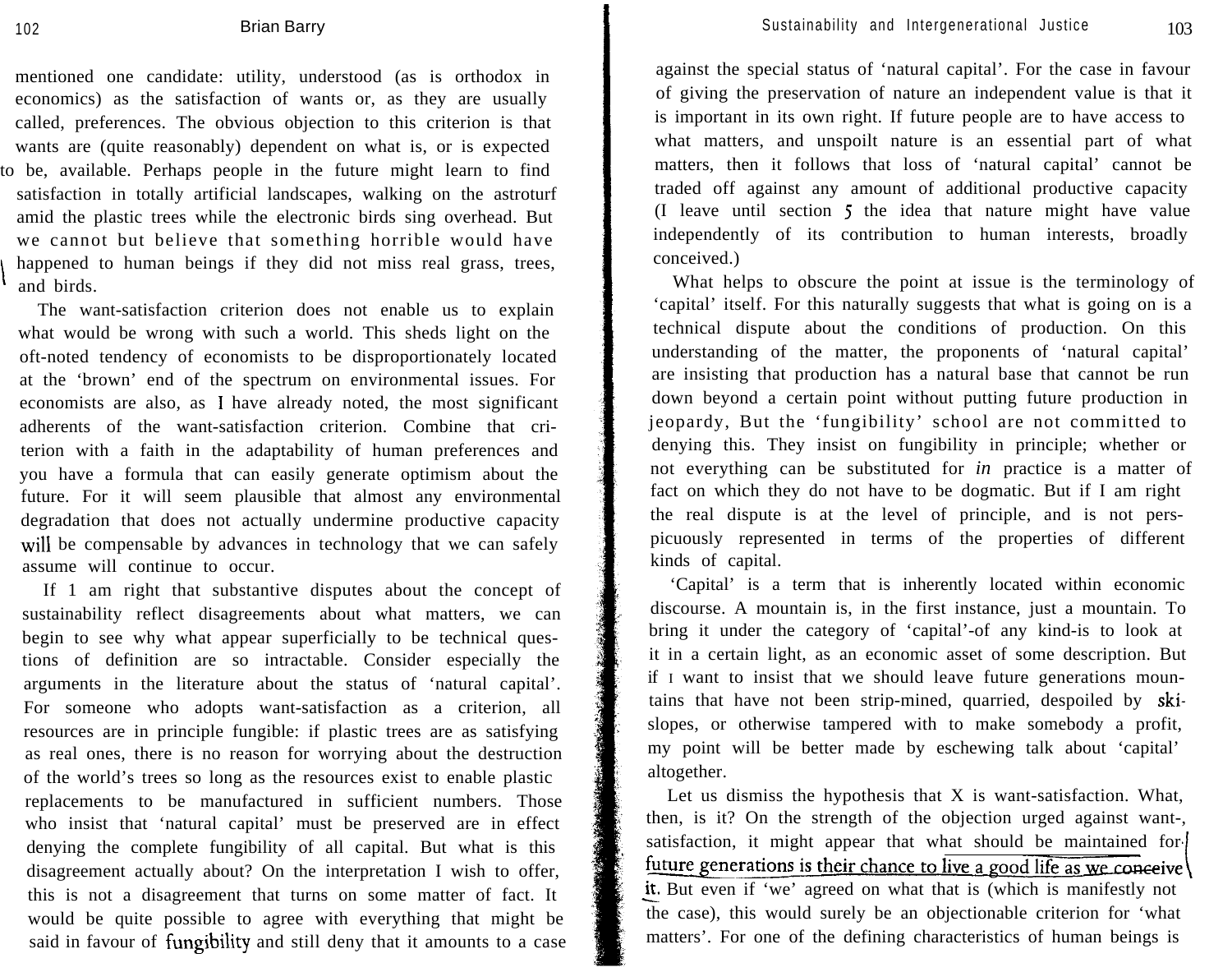their ability to form their own conceptions of the good life. It would be presumptuous-and unfair-of us to pre-empt their choices in the future. (This is what is wrong with all utopias). We must respect the creativity of people in the future. What this suggests is that the requirement is to provide future generations with the opportunity to live good lives according to their conception of what constitutes a good life. This should surely include their being able to live good lives according to our conception but should leave other options open to them.

This thought leads me to the suggestion (for which I claim no originality) that X needs to be read as some notion of equal opportunity across generations. Unfortunately, however, concept of equal opportunity is notoriously treacherous. Although, therefore, I do believe this to be the right answer, I have to confess that saying this is not doing a lot more than set out an agenda for further study.

To summarize an extensive and in places technical literature with desperate brevity, there are two natural approaches to the measurement of opportunity, both of which rapidly turn out to be dead ends. One is to count opportunities. This has the obvious drawback that three options that are very similar (three apples of the same variety) will have to be said to give more opportunity than two more dissimilar options (an apple and an orange). But why is a greater range more valuable? A natural response might be that a choice between a number of apples is fine if you are an apple-lover but leaves you out of luck otherwise, whereas a choice between an apple and an orange gives you two shots at getting something you like. We might be tempted to move from this to the conclusion that what makes a range of options valuable is the want-satisfying property of the most preferred item in it. From there it is a short step to identifying the value of a set of opportunities with the utility of the most preferred option in it.

Notice, however, that if we follow this path we shall have insensibly changed the subject. We began by asking for a measure of the amount of opportunity provided by a set of options. What we have now done is come up with a measure of the value of the opportunities provided by a set of options. Even if we concede that the value of the most preferred element is for certain

purposes an appropriate measure of the value of a set of options, it is strikingly counterintuitive as a measure of the amount of opportunity offered by a set of options. Thus, for example, it entails that opportunity is not increased by adding any number of desirable options to a singleton choice set, so long as none of those added comes as far up the agent's preference scale as the one option with which we began.

Another way of seeing the inadequacy of this measure of opportunity is to note that it takes preferences as given. But the whole reason for our taking opportunities to be constitutive of X was that we could not accept utility based on given preferences as the criterion of X. If preferences in the future are such that plastic trees (the only kind, let us suppose, that are available) give as much satisfaction to people then as real trees do now to us, the amount of opportunity in the future is not diminished. Thus, if we embrace the measure of opportunity that equates it with the utility of the most preferred item in the choice set, we shall simply be back at utility as the criterion of X. All that will have happened is that it will have been relabelled 'opportunity'.

The notion of a range of opportunity cannot be reduced either to the sheer number of opportunities or to the utility of the most preferred option. We must define it in a way that tracks our reasons for wishing to make it our criterion of X in the first place. That means taking seriously the idea that conditions must be such as to sustain a range of possible conceptions of the good life. In the nature of the case, we cannot imagine in any detail what may be thought of a good life in the future. But we can be quite confident that it will not include the violation of what I have called vital interests: adequate nutrition, clean drinking-water,  $\Lambda$ clothing and housing, health care and education, for example. We can, in addition, at the very least leave open to people in the future the possibility of living in a world in which nature is not utterly subordinated to the pursuit of consumer satisfaction.

More work, as they say, needs to be done, but I cannot hope to undertake it within the bounds of this chapter. The most important contention that I have tried to establish in this section is that the concept of sustainability is irreducibly normative. so that disputes about its definition Will inevitably reflect differing values.

I

. I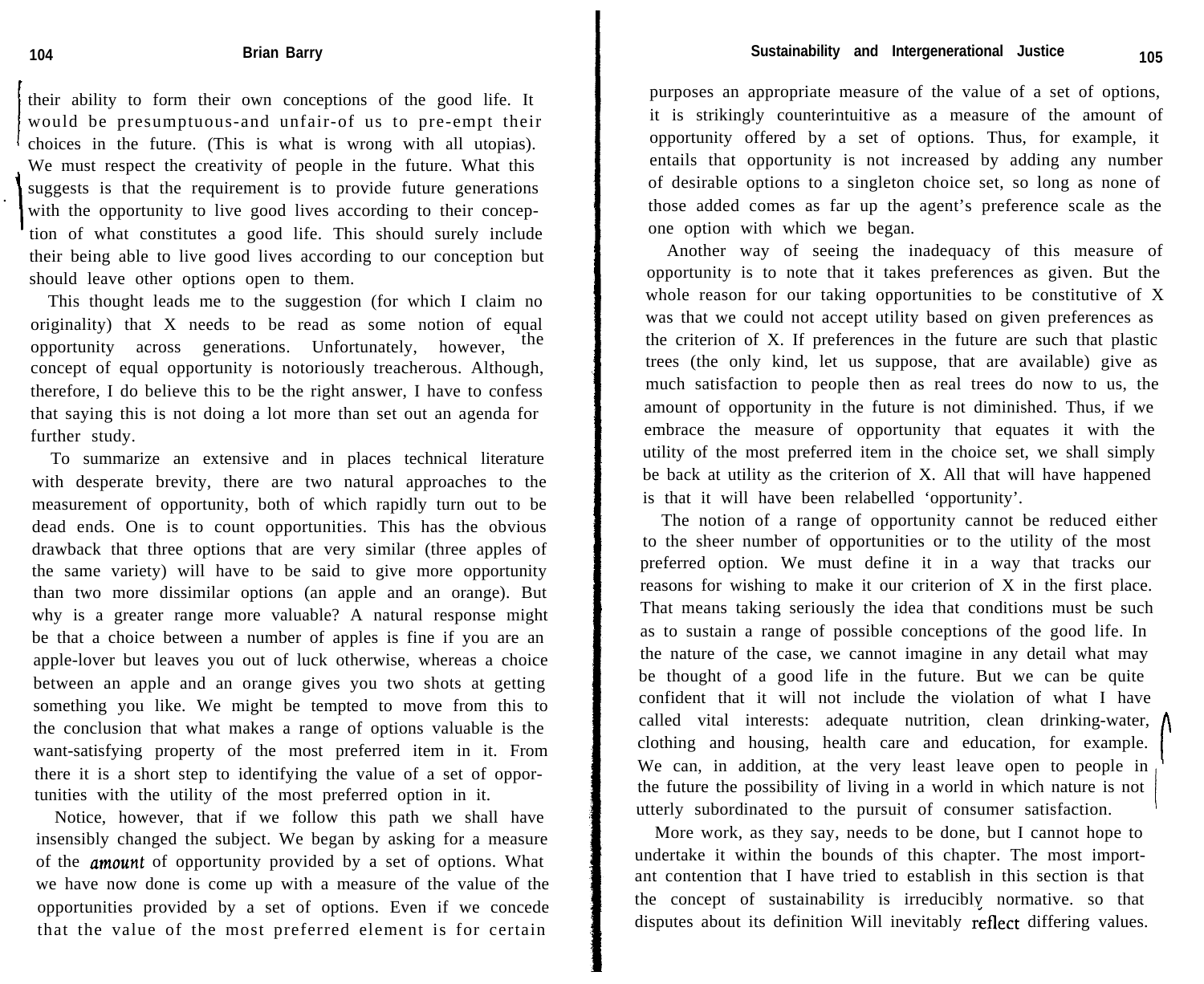If, as I maintain, the **root** idea of sustainability is the conservation of what matters for future generations, its definition is inescapably bound up with one's conception of what matters.

# 4. Sustainability *and* Intergenerational Justice

Having said something about intergenerational justice and something about sustainability, it is time to bring them together. We can be encouraged about the prospect of a connection if I am correct in my contention that sustainability is as much a normative concept as is justice. And I believe that there is indeed a close connection. It may be recalled that the question that I formulated at the end of section 1 asked if sustainability was either a necessary or a sufficient condition of intergenerational justice. It appears that sustainability is at least a necessary condition of justice. For the principle of responsibility says that, unless people in the future can be held responsible for the situation that they find themselves in, they should not be worse off than we are. And no generation can be held responsible for the state of the planet it inherits.

This suggests that we should at any rate leave people in the future with the possibility of not falling below our level. We cannot, of course, guarantee that our doing this will actually provide people in the further future with what we make possible. The next generation may, for all we can know, go on a gigantic spree and leave their successors relatively impoverished; The potential for sustaining the same level of X as we enjoy depends on each successive generation playing its part. All we can do is leave open the possibility, and that is what we are obliged by justice to do.

An objection sometimes raised to the notion that it would be unjust to let future generations fall below our standard (of whatever is to count as X) is that there is something arbitrary about taking the current position as the baseline (see Beckerman Ch. **3** in this volume). We are, it is argued, better off materially than our ancestors. Suppose we were to pursue policies that ran down

resources to such an extent that people in future would be no better off than our ancestors were a hundred years (or two hundred years) ago. Why would that be unjust? What is so special about the present as the point of comparison? In reply, it must be conceded that the expression 'intergenerational justice' is potentially misleading-though perhaps it actually misleads only those who are determined to be misled. It is a sort of shorthand for 'justice between the present generation and future generations'. Because of time's arrow, we cannot do anything to make people in the past better off than they actually were, so it is absurd to say that our relations to them could be either just or unjust. 'Ought' implies 'can', and the only people whose fate we can affect are those living now and in the future. Taking the present as our reference point is arbitrary only in some cosmic sense in which it might be said to be arbitrary that now is now and not some other time. It is important, however, to understand that 'now' means 'now' in the timeless sense, not **'1998'.** Wilfred Beckerman suggested in a presentation to the seminar from which this chapter arose (see Beckerman in this volume) that there was something arbitrary in privileging 1998 from all dates in history as the benchmark of sustainability. So there would be. But in 1999 the benchmark will be **1999,** and in 2099 it will be **2099.** There are, as I have explained, excellent reasons for starting from now, whenever 'now' may be. But just as 'here' does not mean my flat (though that is where I am as I write this) so in the sentence 'We start from now' the meaning of 'now' is not rigidly designated.

We now have to face a question of interpretation so far left aside. This is: How are we to deal with population size? On one quite natural interpretation of the concept of sustainability, the X whose value is to be maintained is to be defined over individuals. The demands of justice will then be more stringent the larger we predict the future population to be. Suppose we were simply to extrapolate into the indefinite future growth rates of the order of those seen in past decades. On the hypothesis that numbers double every forty years or so, we shall have a world population after two centuries of around a hundred and fifty billion and in a further two centuries a population of five thousand billion. If the increase were spread evenly round the world, this would imply a

I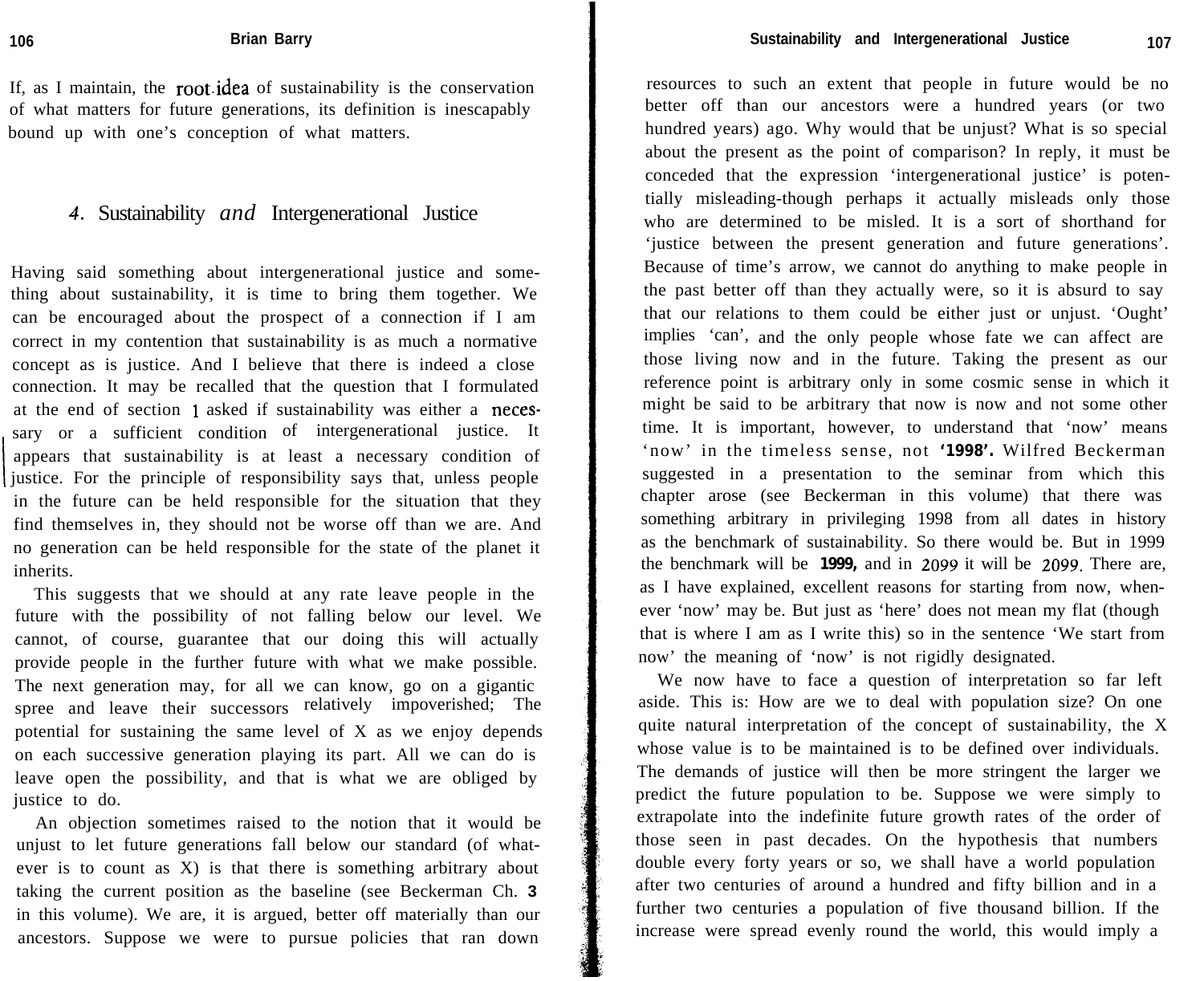population for the UK more than ten times the size of the whole current world population.

It is surely obvious that no degree of self-immiseration that those currently alive could engage in would be capable of providing the possibility of an equal level of X per head even that far inside the future. This would be so on any remotely plausible definition of X. (Indeed, we can be certain that some cataclysm would have occurred long before these numbers were reached.) But even far more modest increases in population would make it impossible to maintain X, if X is taken to include the preservation of so-called 'natural capital'.

This is worth emphasizing because the 'cornucopian' school of optimists about population, such as Julian Simon, cite in support of their ideas the alleged failures of early neo-Malthusians (from the mid-nineteenth century onward) to predict correctly the course of events. But I believe that the pessimists have already been proved right on a central point: the deleterious impact on the quality of life of sheer numbers. Thus, John Stuart Mill's forebodings a century and a half ago (in 1848 to be precise) have, it seems to me, proved quite uncannily prescient. All that he feared has already in large measure come to pass, and every bit of future population increase will make things that much worse.

Mill was quite prepared to grant the 'cornucopian' premiss that material conditions might be able .to keep up with a greatly expanded population (or even more than keep up with it). But he still insisted that the population increase should be regretted. 'A population may be crowded, though all be amply supplied with food and raiment . . . A world from which solitude is extirpated, is a very poor ideal . . . Nor is there much satisfaction in contemplating the world with nothing left to the spontaneous activity of nature; with every rood of land brought into cultivation, which is capable of growing food for human beings; every flowery waste or natural pasture ploughed up, all quadrupeds or birds which are not domesticated for man's use exterminated as his rivals for food, every hedgerow or superfluous tree rooted out, and scarcely a place left where a wild shrub or flower could grow without being eradicated as a weed<br>in the name of improved agriculture.

Treating future population as parametric is in effect assuming it to be beyond human control. But any such assumption is obviously false. I suggest, therefore, that the size of future population should be brought within the scope of the principle of responsibility. We must define intergenerational justice on the assumption that 'the increase of mankind shall be under the guidance of judicious foresight', as Mill put it.<sup>8</sup> If future people choose to let population increase, or by default permit it to increase, that is to be at their own cost. There is no reason in justice for our having any obligation to accommodate their profligacy. Concretely, then, the conception of sustainability that. makes it appropriate as a necessary condition of intergenerational justice may be formulated as follows: Sustainability requires at any point in time that the value of some X per head of population should be capable of being maintained into the indefinite future, on the assumption that the size of the future population is no greater than the size of the present population.

It is worth emphasizing again that we always start from now, and ask what sustainability requires. The question is: What amount of X could be maintained into the indefinite future, given things as they are now, on the assumption that future population will be the same then as now? The way in which 'now' is always moving would not matter if (a) the demands of sustainability were correctly assessed in 1998; (b) sustainability were achieved in **1998** and maintained thereafter; and (c) the assumption of stable population control were in fact accurate. If all these conditions were met, we could substitute '1998' for 'now', but not otherwise.

We know that stabilization of population is perfectly possible as a result of voluntary choices made by individuals because a number of Western countries have already arrived at the position at which the (non-immigrant) population is only barely replacing itself, if that. Although they stumbled into it without any particular foresight, the formula is now known and can be applied elsewhere. Women have to be educated and to have a possibility of pursuing rewarding occupations outside the home while at the same time compulsory full-time education and stringent childlabour laws make children an economic burden rather than a benefit.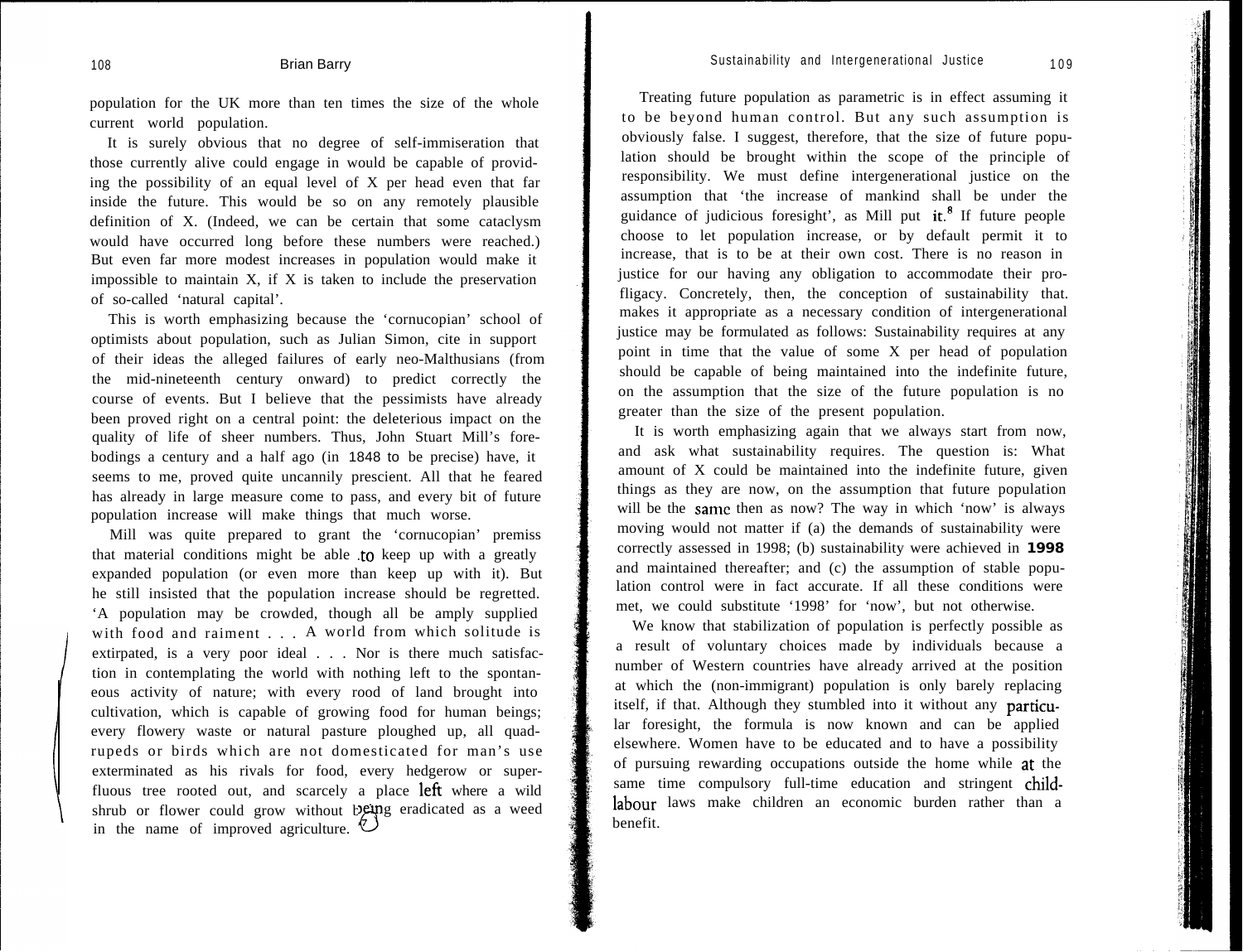#### 110 **Brian Barry**

Unfortunately, however, many countries have such a large proportion of their population below the age of fifteen that their numbers would double before stabilizing even if every female now alive had only two children. Stabilizing population at its current level in these countries can be achieved only if women have only one child. So long as a policy restricting women to one child is operated consistently across the board, it does not contravene any principle of intragenerational justice, and is a requirement of intragenerational justice. Combined, as it has been in China, with a focus on medical care and education for children, there can be no question that: it offers the next generation the best chance of living satisfactory lives, and removes a huge burden on future generations.

At this point, however, we must expect the response, already anticipated in general terms, that whether or not this is just it simply conflicts too strongly with religious objections to contraception and abortion and to powerful pronatalist norms, especially in many parts of the world where great importance is attached to having a male heir. If we are impressed by this, we shall have to say that justice demands more of people than they can reasonably be expected to perform. But what follows from that? At this point, it seems to me unavoidable to enter into the question that I have so far left on one side: the concrete implications of any criterion of sustainability. Suppose we believed that it would be fairly easy to provide the conditions in which X (e.g. some conception of equal opportunity) could be maintained into the indefinite future for a population twice the existing one. We might then treat as parametric the predicted doubling of world population and redefine sustainability accordingly. But my own conjecture is that the criterion of sustainability already proposed is extremely stringent, and that there is little chance of its demands being met. If I am right about this, all we can do is get as close to that as we can, which means doing everything possible to reduce population growth as well as everything possible to conserve resources and reduce depletion.

What then about the future? Suppose that the demographers' (relatively optimistic) projection for world population is correct, so that it stabilizes some time in the next century at double its

current size. If we stick to the proposition that intragenerational justice is always a problem for the current generation (because they are the only people in a position to do anything about it), the implication is that sustainability should be redefined by each generation as the indefinite continuation of the level of X over the existing population, whatever it is. Whether people in the past have behaved justly or not is irrelevant. But if I am right in thinking that we are going to fall short of maintaining sustainability even on the basis of the continuation of current population size, it seems highly unlikely that people in the future will achieve it on the basis of a population twice as large. The only ray of light is that getting from a stable population to a gently declining one would not be difficult (nothing like as difficult as stabilizing a rapidly expanding population), and that the power of compound interest means that even a gradual decline in numbers would suffice to bring world population back well below current levels over a matter of a few centuries.

My conclusion, after this vertiginous speculation, is that we would be doing very well to meet the criterion of sustainability that I originally proposed. The more we fail, and the more that world population is not checked in coming decades, the worse things will be in the future and the smaller the population at which it will be possible to maintain tolerable living conditions. Perhaps the right way to look at the matter is to think of population and resources (in the largest sense) as the two variables that enter into sustainability: we might then say that sustainability is a function of both. Realistically, any given generation can make only a limited impact on either. But what can at least then be said is that if some generation is failing to meet the condition of sustainability (defined in the standard way over a fixed population), it can at least be more just than otherwise towards its successors by ensuring that the dwindling resources will have to spread around over fewer people.

Interpreted on some such lines as these, sustainability is, I suggest, adequate as a necessary condition of intergenerational justice. Is it also a sufficient condition? I feel strongly inclined to say that it is: if we were to satisfy it, we would be doing very well, and it is hard to see that we could reasonably be expected to do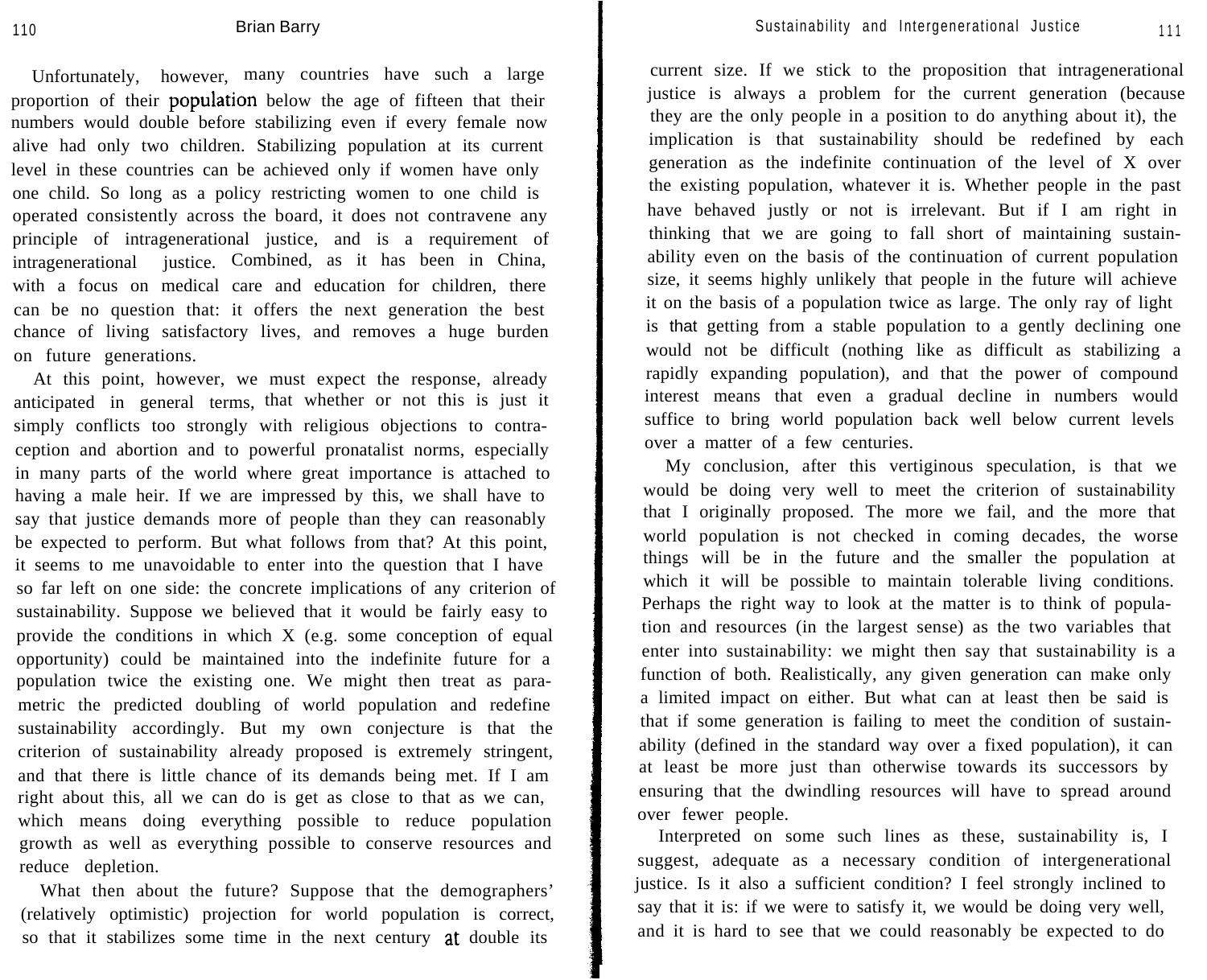more. My only hesitation arises from the application of the vital interests. (I noted in section 2 that this needed later discussion.) Obviously, if we give the principle of vital interests priority over the principle of responsibility, we are liable to be back at a version of the absurd idea that we are obliged to immiserate ourselves to a level capable of sustaining a hugely larger population if we predict there will be one. For if we predict an enormously greater number of people in the future, meeting their vital interests trumps any objective we might have. I have not specified priority relations among the principles, and I do not think this can be done across the board. The principles are guides to thinking, not a piece of machinery that can be cranked to grind out conclusions. However, in this case it seems to me that giving the principle of vital interests priority produces such absurd results that this cannot possibly be the right thing to do.

Even if we make the principle of vital interests subordinate to the principle of responsibility, there is still a feature of the principle of vital interests that is worth attention. So far 'generations' have been treated as collective entities: the question has been posed as one of justice between the present generation as a whole and future generations as wholes. But the principle of vital interests forces us to focus on the fates of individuals. Suppose we leave future generations as collectivities with 'enough' between them to satisfy the criterion of sustainability, but it is distributed in such a way that the vital interests of many will predictably fail to be met? Does this possibility suggest that the criterion of sustainability has to be supplemented in order to count as a sufficient condition of intergenerational justice?

What I think it shows is that the distinction between intergenerational and intragenerational justice cannot be made absolute. I pointed out in section 1 that some things that would be wrong in relation to people in the future (e.g. fighting a nuclear war) would in the first instance be wrong among those alive at the time. Similarly, the primary reason for our being able to predict that the vital interests of many people in the world will not be met in the future is that they are not being met in the present. Formally, I suggest we have to say that maldistribution in the future is intragenerational injustice in the future. But we must

recognize that intragenerational injustice in the future is the almost inevitable consequence of intragenerational injustice in the present.

## *5. Beyond* Justice

If the current generation meets the demands of justice, is that enough? In the broad sense of justice, we would not be doing wrong in relation to human beings if we met the demands of justice. But we can (as I said in section **1)** behave wrongly in relation to non-human animals even though this does not fall within the scope of justice. If we factor this in, what difference does it make? As far as I can see, its main effect is to reinforce the importance of keeping the lid on population, since the pressure on the habitats of the remaining wild non-human animals are already being encroached on at an alarming rate as a consequence of the growth of population that has already occurred.

The remaining question is the one that divides environmentalists into those for whom the significance of the environment lies solely in its contribution to human (or if you like animal) welfare from those for whom the environment has some significance beyond that. (Perhaps talking about 'the environment' is itself prejudicial since it suggests something in the background to another thing that is more important. But I take it that the distinction is familiar enough in a variety of descriptions.) I have to confess that I cannot quite decide what I think about this question because I find it hard to focus on the question when it 1s put, as it often '<sub>IS</sub>, as one about the 'independent value of nature'. Let me explain.

*J*

In *Principia Ethica*, G. E. Moore sought to discredit Sidgwick's claim that nothing can be said to be good 'out of relation to human existence, or at least to some consciousness or feeling'.' To this end, he asked his reader to consider

the following case. Let us imagine one world exceedingly beautiful. Imagine it as beautiful as you can; put into it whatever on this earth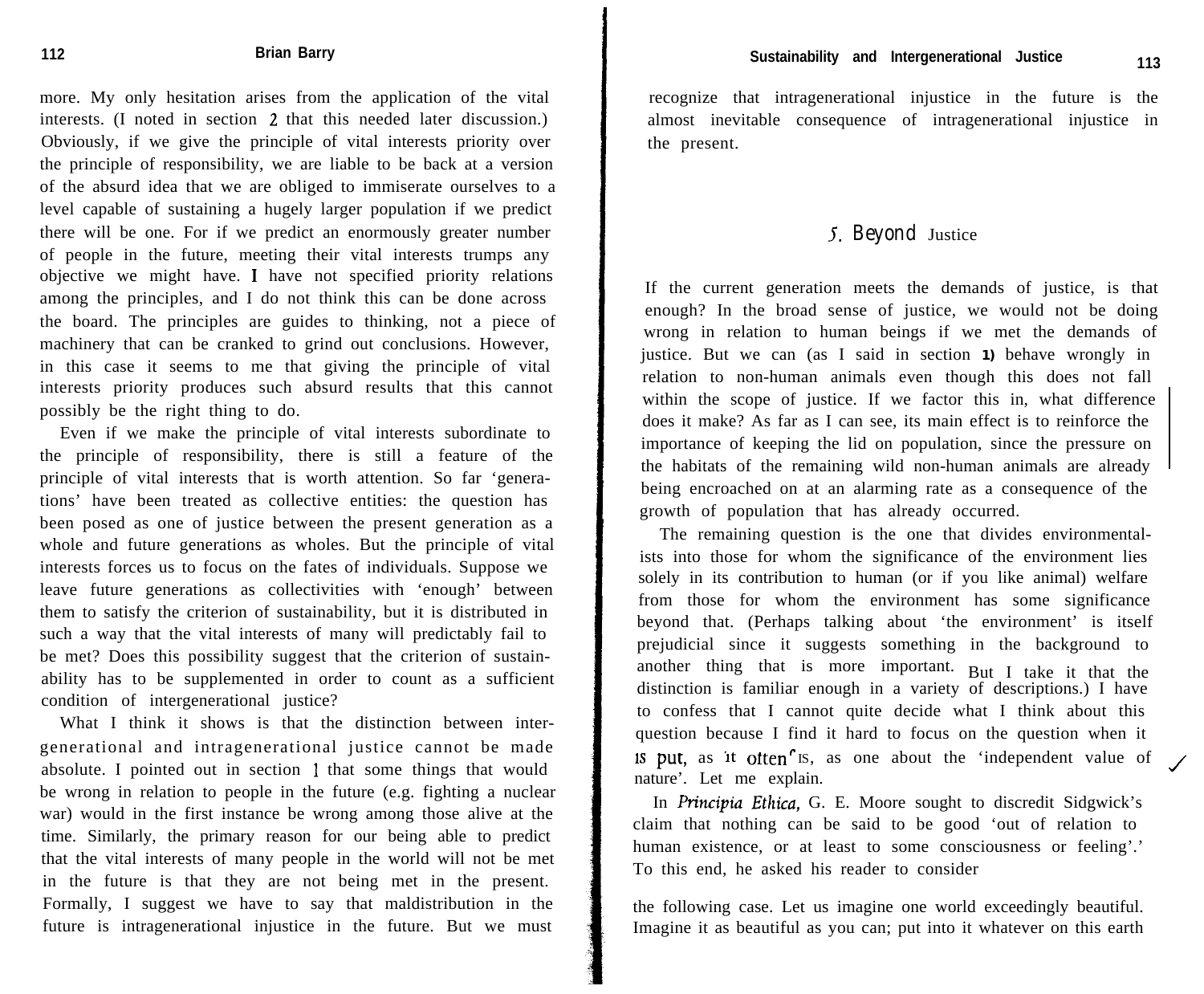you most admire-mountains, rivers, the sea, trees, and sunsets, stars and moon. Imagine these all combined in the most exquisite proportions so that no one thing jars against another but each contributes to increase the beauty of the whole. And then imagine the ugliest world you can possibly conceive. Imagine it simply one heap of filth, containing everything that is most disgusting to us, for whatever reason, and the whole, as far as maybe, without one redeeming feature. Such a pair of worlds we are entitled to compare: they fall within Prof. Sidgwick's meaning, and the comparison is highly relevant to it. The only thing we are not entitled to imagine is that any human being ever has or ever, by any possibility, can, live in either, can ever see and enjoy the beauty of the one or hate the foulness of the other. Well, even so, supposing them quite apart from any possible contemplation by human beings; still, is it irrational to hold that it is better that the beautiful world should exist, than the one that is  $ugly?$ <sup>10</sup>

It is surely obvious that the question is loaded, because the two worlds are already unavoidably being visited by us, at least in imagination. It requires a self-conscious effort to avoid being affected by that. But if I make that effort conscientiously, I have to say that the whole question strikes me as ridiculous. In what possible sense could the universe be a better or a worse place on one supposition rather than the other? It seems to me an abuse of our language to assume that the word 'good' still has application when applied to such a context.

If adherence to the 'deep ecological' or 'dark green' position entails giving Moore the answer he wanted about the two worlds, I have to be counted out. B.ut I wonder if all (or even many) of those who wish to endorse such a position feel thereby committed to attaching an intrinsic value to nature in the sense suggested by Moore. And, quite apart from that biographical question, there is the philosophical question: is there any way of being 'dark green' that does not entail being committed to Moore's preferred answer about the two worlds?

I am inclined to think that there is an attitude (which I share) that is distinguishable from the first position but is perhaps mis leadingly expressed in terms of the intrinsic value of nature. This is that it is inappropriate-cosmically unfitting, in some sense-regard nature as nothing more than something to be exploited for

the benefit of human beings-or other sentient creatures, if it comes to that. There is an obvious sense in which this is still somehow human-centred, because it is about the right way for human beings to think about nature. But the content of that thought could be expressed by talking about the intrinsic value of nature.

be equated with the kind of environmental utilitarianism put It is important to observe that what I am saying here is not to forward by Robert Goodin in his *Green* Political *Theory."* According to this, we do as a matter of fact care about unspoilt naturefor example, even the most carefully restored site of open-cast mining is 'not the same' as the original, any more than a perfect copy of a statue is 'the same' as the original. A sophisticated utilitarianism will therefore take our concerns about nature into account and set more stringent limits on the exploitation of the environment than would be set by our merely regarding the environment as a factor of production. This enables us to press 'green' concerns but still within a framework that makes human interests the measure of all things.

What 1 am saying is quite different from this. For it is a purely contingent matter whether or not people have the attitude to nature attributed to them by Goodin or, if they do, how far it weighs in their utility function compared with, say, cheap hamburgers from the cattle raised on pasture created from the ravaged Brazilian rain forest. The view that I am proposing says bluntly that people behave wrongly if they act out of a wrong attitude to nature. Although this is in a sense a human-centred proposition, it cannot be captured in any utilitarian calculus, however extensive its conception of human well-being.

# *6. Conclusion*

I want to conclude by saying that I can understand and indeed sympathize with the impatience that will undoubtedly be felt by any environmental activist into whose hands this might fall. (Jonathan Porritt eloquently expressed such sentiments-and not

 $\overline{\phantom{a}}$